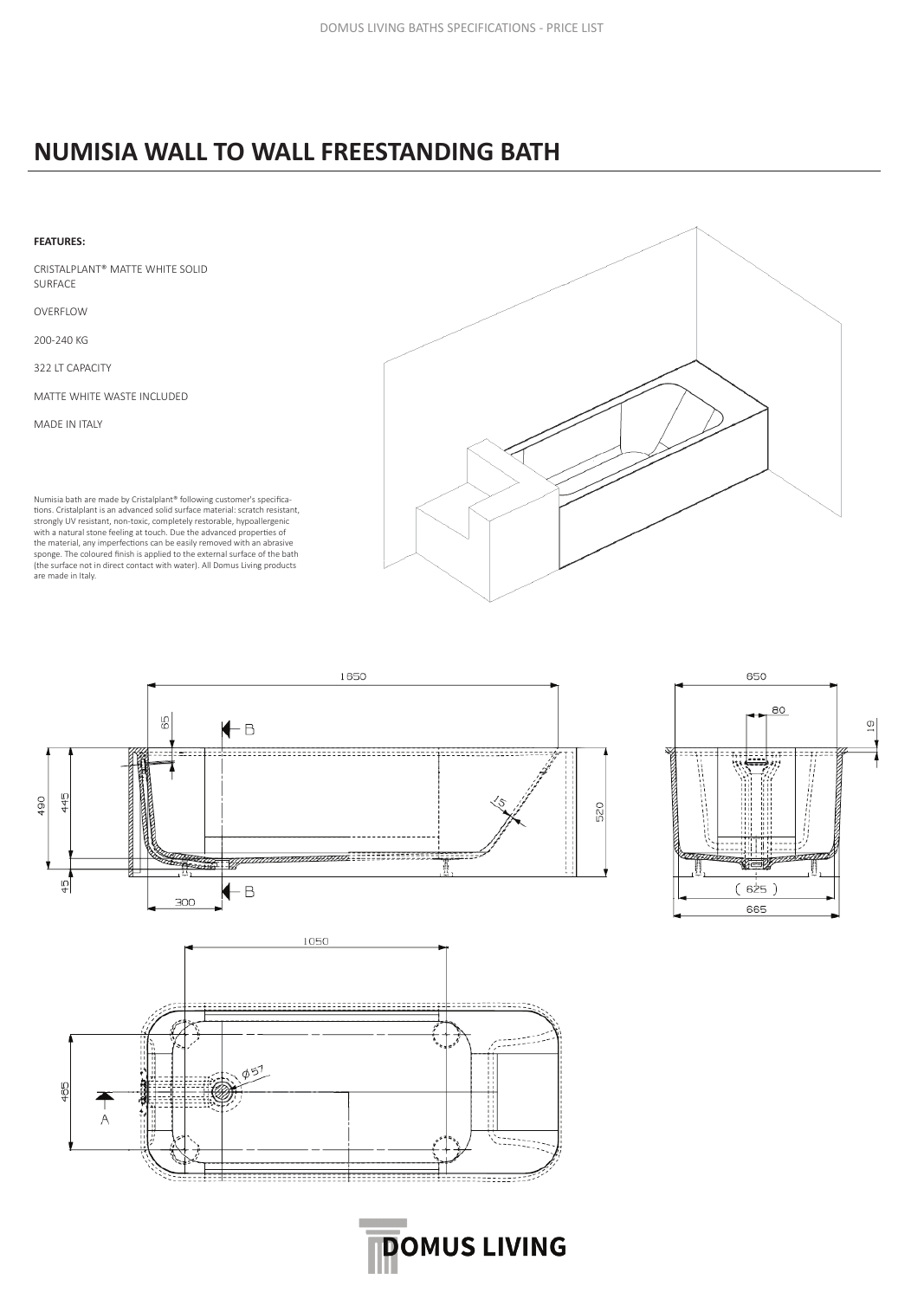## **NUMISIA WALL TO WALL FREESTANDING**